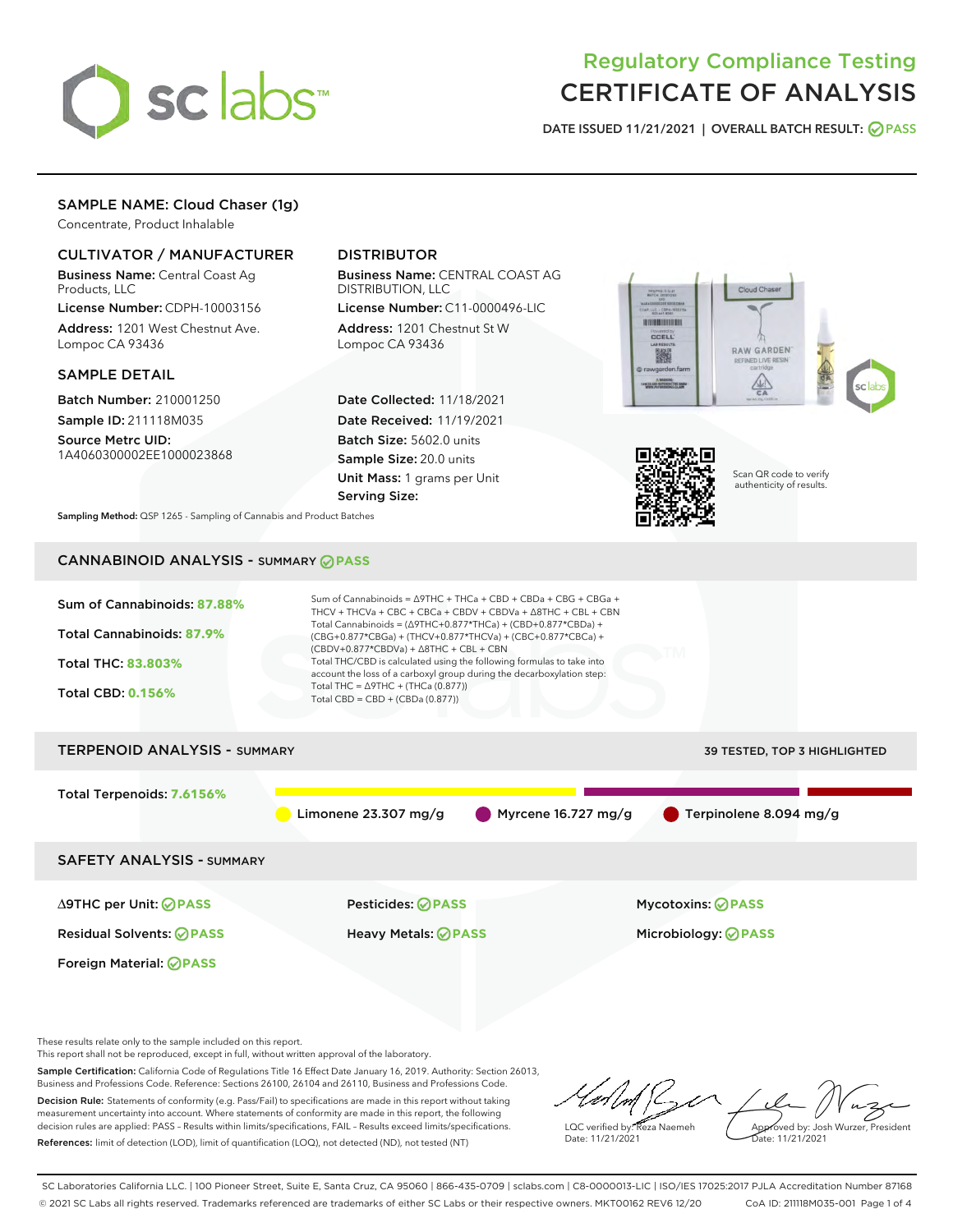

Terpene analysis utilizing gas chromatography-flame ionization detection (GC-



CLOUD CHASER (1G) | DATE ISSUED 11/21/2021 | OVERALL BATCH RESULT: **○** PASS

TERPENOID TEST RESULTS - 11/20/2021

FID). **Method:** QSP 1192 - Analysis of Terpenoids by GC-FID

# CANNABINOID TEST RESULTS - 11/19/2021 2 PASS

Tested by high-performance liquid chromatography with diode-array detection (HPLC-DAD). **Method:** QSP 1157 - Analysis of Cannabinoids by HPLC-DAD

#### TOTAL CANNABINOIDS: **87.9%**

Total Cannabinoids (Total THC) + (Total CBD) + (Total CBG) + (Total THCV) + (Total CBC) + (Total CBDV) + ∆8THC + CBL + CBN

TOTAL THC: **83.803%** Total THC (∆9THC+0.877\*THCa)

TOTAL CBD: **0.156%**

Total CBD (CBD+0.877\*CBDa)

TOTAL CBG: 3.215% Total CBG (CBG+0.877\*CBGa)

TOTAL THCV: 0.4% Total THCV (THCV+0.877\*THCVa)

TOTAL CBC: ND Total CBC (CBC+0.877\*CBCa)

TOTAL CBDV: ND Total CBDV (CBDV+0.877\*CBDVa)

| <b>COMPOUND</b>            | LOD/LOQ<br>(mg/g) | <b>MEASUREMENT</b><br><b>UNCERTAINTY</b><br>(mg/g) | <b>RESULT</b><br>(mg/g) | <b>RESULT</b><br>(%) |
|----------------------------|-------------------|----------------------------------------------------|-------------------------|----------------------|
| <b>A9THC</b>               | 0.06 / 0.26       | ±28.828                                            | 838.03                  | 83.803               |
| <b>CBG</b>                 | 0.06/0.19         | ±1.267                                             | 32.15                   | 3.215                |
| <b>THCV</b>                | 0.1 / 0.2         | ±0.20                                              | 4.0                     | 0.40                 |
| <b>CBN</b>                 | 0.1/0.3           | ±0.20                                              | 3.1                     | 0.31                 |
| <b>CBD</b>                 | 0.07/0.29         | ±0.072                                             | 1.56                    | 0.156                |
| $\triangle$ 8THC           | 0.1 / 0.4         | N/A                                                | <b>ND</b>               | <b>ND</b>            |
| <b>THCa</b>                | 0.05/0.14         | N/A                                                | <b>ND</b>               | <b>ND</b>            |
| <b>THCVa</b>               | 0.07/0.20         | N/A                                                | <b>ND</b>               | <b>ND</b>            |
| <b>CBDa</b>                | 0.02/0.19         | N/A                                                | <b>ND</b>               | <b>ND</b>            |
| <b>CBDV</b>                | 0.04/0.15         | N/A                                                | <b>ND</b>               | <b>ND</b>            |
| <b>CBDVa</b>               | 0.03/0.53         | N/A                                                | <b>ND</b>               | <b>ND</b>            |
| <b>CBGa</b>                | 0.1/0.2           | N/A                                                | <b>ND</b>               | <b>ND</b>            |
| <b>CBL</b>                 | 0.06 / 0.24       | N/A                                                | <b>ND</b>               | <b>ND</b>            |
| <b>CBC</b>                 | 0.2 / 0.5         | N/A                                                | <b>ND</b>               | <b>ND</b>            |
| <b>CBCa</b>                | 0.07/0.28         | N/A                                                | <b>ND</b>               | <b>ND</b>            |
| <b>SUM OF CANNABINOIDS</b> |                   |                                                    | 878.8 mg/g              | 87.88%               |

#### **UNIT MASS: 1 grams per Unit**

| ∆9THC per Unit                         | 1120 per-package limit | 838.03 mg/unit | <b>PASS</b> |
|----------------------------------------|------------------------|----------------|-------------|
| <b>Total THC per Unit</b>              |                        | 838.03 mg/unit |             |
| <b>CBD</b> per Unit                    |                        | $1.56$ mg/unit |             |
| <b>Total CBD per Unit</b>              |                        | $1.56$ mg/unit |             |
| <b>Sum of Cannabinoids</b><br>per Unit |                        | 878.8 mg/unit  |             |
| <b>Total Cannabinoids</b><br>per Unit  |                        | 878.8 mg/unit  |             |

| <b>COMPOUND</b>         | LOD/LOQ<br>(mg/g) | <b>MEASUREMENT</b><br><b>UNCERTAINTY</b><br>(mg/g) | <b>RESULT</b><br>(mg/g)                         | <b>RESULT</b><br>$(\%)$ |
|-------------------------|-------------------|----------------------------------------------------|-------------------------------------------------|-------------------------|
| Limonene                | 0.005 / 0.016     | ±0.3333                                            | 23.307                                          | 2.3307                  |
| Myrcene                 | 0.008 / 0.025     | ±0.2158                                            | 16.727                                          | 1.6727                  |
| Terpinolene             | 0.008 / 0.026     | ±0.1659                                            | 8.094                                           | 0.8094                  |
| $\upbeta$ Caryophyllene | 0.004 / 0.012     | ±0.2292                                            | 6.437                                           | 0.6437                  |
| $\beta$ Pinene          | 0.004 / 0.014     | ±0.0432                                            | 3.756                                           | 0.3756                  |
| Ocimene                 | 0.011 / 0.038     | ±0.1123                                            | 3.499                                           | 0.3499                  |
| $\alpha$ Pinene         | 0.005 / 0.017     | ±0.0296                                            | 3.444                                           | 0.3444                  |
| Terpineol               | 0.016 / 0.055     | ±0.1543                                            | 2.513                                           | 0.2513                  |
| Linalool                | 0.009 / 0.032     | ±0.0931                                            | 2.449                                           | 0.2449                  |
| $\alpha$ Humulene       | 0.009/0.029       | ±0.0520                                            | 1.620                                           | 0.1620                  |
| Fenchol                 | 0.010 / 0.034     | ±0.0599                                            | 1.548                                           | 0.1548                  |
| trans-β-Farnesene       | 0.008 / 0.025     | ±0.0226                                            | 0.638                                           | 0.0638                  |
| Camphene                | 0.005 / 0.015     | ±0.0046                                            | 0.401                                           | 0.0401                  |
| $\alpha$ Phellandrene   | 0.006 / 0.020     | ±0.0036                                            | 0.266                                           | 0.0266                  |
| γ Terpinene             | 0.006 / 0.018     | ±0.0043                                            | 0.249                                           | 0.0249                  |
| Borneol                 | 0.005 / 0.016     | ±0.0104                                            | 0.248                                           | 0.0248                  |
| $\alpha$ Terpinene      | 0.005 / 0.017     | ±0.0034                                            | 0.229                                           | 0.0229                  |
| <b>3 Carene</b>         | 0.005 / 0.018     | ±0.0028                                            | 0.198                                           | 0.0198                  |
| Fenchone                | 0.009 / 0.028     | ±0.0047                                            | 0.160                                           | 0.0160                  |
| $\alpha$ Bisabolol      | 0.008 / 0.026     | ±0.0047                                            | 0.088                                           | 0.0088                  |
| Eucalyptol              | 0.006 / 0.018     | ±0.0015                                            | 0.059                                           | 0.0059                  |
| Citronellol             | 0.003 / 0.010     | ±0.0024                                            | 0.050                                           | 0.0050                  |
| Guaiol                  | 0.009 / 0.030     | ±0.0018                                            | 0.039                                           | 0.0039                  |
| Sabinene Hydrate        | 0.006 / 0.022     | ±0.0014                                            | 0.037                                           | 0.0037                  |
| Sabinene                | 0.004 / 0.014     | ±0.0004                                            | 0.030                                           | 0.0030                  |
| p-Cymene                | 0.005 / 0.016     | ±0.0008                                            | 0.030                                           | 0.0030                  |
| Geraniol                | 0.002 / 0.007     | ±0.0013                                            | 0.029                                           | 0.0029                  |
| Nerol                   | 0.003 / 0.011     | ±0.0005                                            | 0.011                                           | 0.0011                  |
| Caryophyllene<br>Oxide  | 0.010 / 0.033     | N/A                                                | <loq< th=""><th><loq< th=""></loq<></th></loq<> | <loq< th=""></loq<>     |
| (-)-Isopulegol          | 0.005 / 0.016     | N/A                                                | <b>ND</b>                                       | <b>ND</b>               |
| Camphor                 | 0.006 / 0.019     | N/A                                                | ND                                              | ND                      |
| Isoborneol              | 0.004 / 0.012     | N/A                                                | ND                                              | ND                      |
| Menthol                 | 0.008 / 0.025     | N/A                                                | ND                                              | ND                      |
| R-(+)-Pulegone          | 0.003 / 0.011     | N/A                                                | ND                                              | <b>ND</b>               |
| <b>Geranyl Acetate</b>  | 0.004 / 0.014     | N/A                                                | ND                                              | ND                      |
| $\alpha$ Cedrene        | 0.005 / 0.016     | N/A                                                | ND                                              | ND                      |
| Valencene               | 0.009 / 0.030     | N/A                                                | ND                                              | <b>ND</b>               |
| Nerolidol               | 0.009 / 0.028     | N/A                                                | ND                                              | ND                      |
| Cedrol                  | 0.008 / 0.027     | N/A                                                | ND                                              | ND                      |

TOTAL TERPENOIDS 76.156 mg/g 7.6156%

SC Laboratories California LLC. | 100 Pioneer Street, Suite E, Santa Cruz, CA 95060 | 866-435-0709 | sclabs.com | C8-0000013-LIC | ISO/IES 17025:2017 PJLA Accreditation Number 87168 © 2021 SC Labs all rights reserved. Trademarks referenced are trademarks of either SC Labs or their respective owners. MKT00162 REV6 12/20 CoA ID: 211118M035-001 Page 2 of 4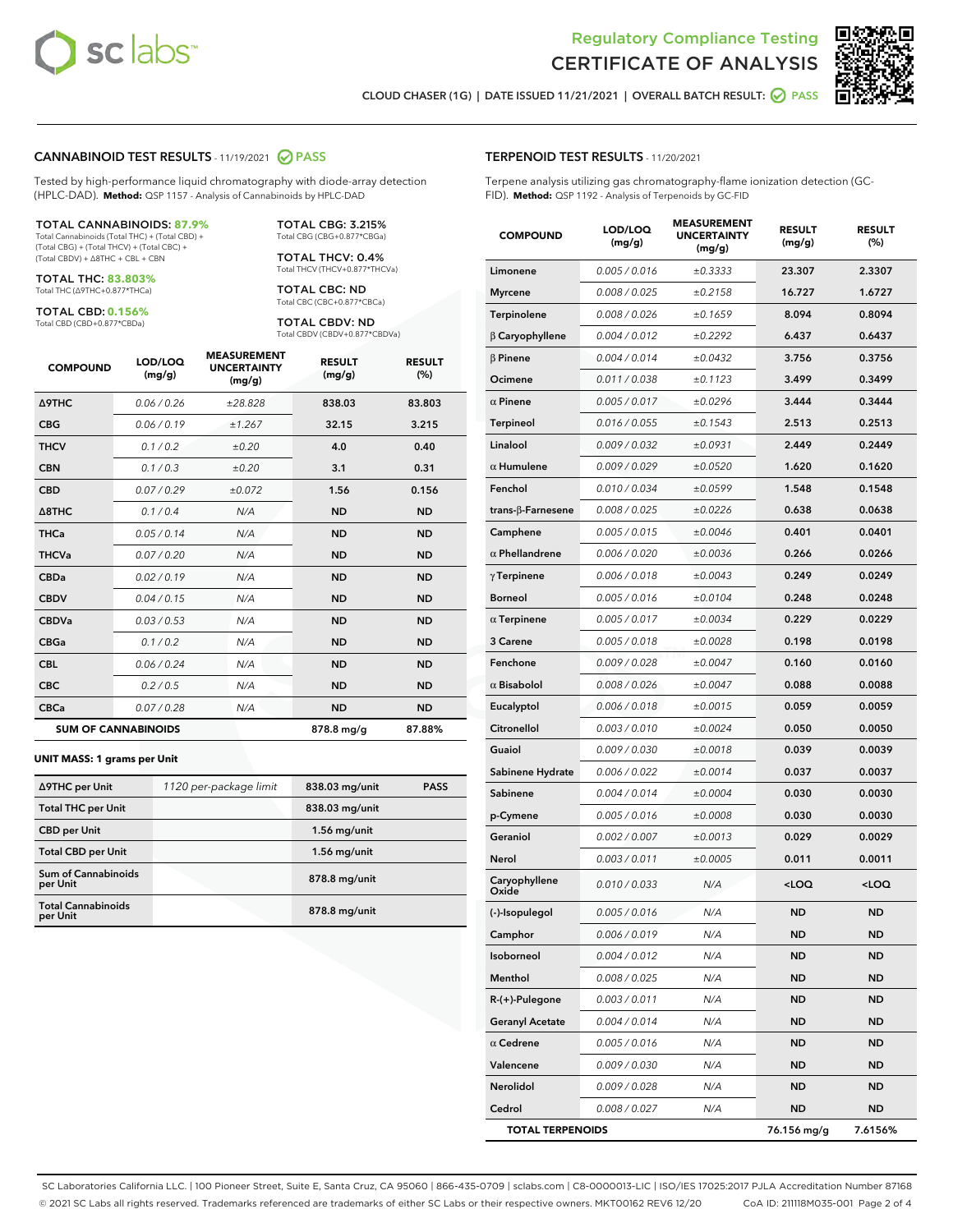



CLOUD CHASER (1G) | DATE ISSUED 11/21/2021 | OVERALL BATCH RESULT:  $\bigcirc$  PASS

# CATEGORY 1 PESTICIDE TEST RESULTS - 11/20/2021 2 PASS

Pesticide and plant growth regulator analysis utilizing high-performance liquid chromatography-mass spectrometry (HPLC-MS) or gas chromatography-mass spectrometry (GC-MS). \*GC-MS utilized where indicated. **Method:** QSP 1212 - Analysis of Pesticides and Mycotoxins by LC-MS or QSP 1213 - Analysis of Pesticides by GC-MS

| 0.03/0.08<br>Aldicarb<br>$>$ LOD<br>N/A<br><b>ND</b><br><b>PASS</b><br>Carbofuran<br>0.02 / 0.05<br>$\ge$ LOD<br><b>ND</b><br><b>PASS</b><br>N/A<br>Chlordane*<br>0.03/0.08<br><b>PASS</b><br>$>$ LOD<br>N/A<br><b>ND</b><br>0.03/0.10<br><b>PASS</b><br>Chlorfenapyr*<br>$\ge$ LOD<br>N/A<br><b>ND</b><br>Chlorpyrifos<br>0.02 / 0.06<br>N/A<br><b>ND</b><br><b>PASS</b><br>$\ge$ LOD<br>0.02 / 0.07<br>N/A<br><b>ND</b><br><b>PASS</b><br>Coumaphos<br>$\ge$ LOD<br>Daminozide<br>0.02 / 0.07<br>$\ge$ LOD<br>N/A<br><b>ND</b><br><b>PASS</b><br><b>DDVP</b><br>0.03/0.09<br>$\ge$ LOD<br>N/A<br><b>ND</b><br><b>PASS</b><br>(Dichlorvos)<br><b>Dimethoate</b><br>0.03 / 0.08<br>N/A<br><b>ND</b><br><b>PASS</b><br>$\ge$ LOD<br>0.03/0.10<br><b>ND</b><br><b>PASS</b><br>Ethoprop(hos)<br>$\ge$ LOD<br>N/A<br>N/A<br><b>ND</b><br><b>PASS</b><br>Etofenprox<br>0.02 / 0.06<br>$\ge$ LOD<br>0.03/0.08<br>N/A<br><b>ND</b><br><b>PASS</b><br>Fenoxycarb<br>$\ge$ LOD<br>0.03/0.08<br>N/A<br><b>ND</b><br><b>PASS</b><br>Fipronil<br>$>$ LOD<br>0.02 / 0.06<br>Imazalil<br>$\ge$ LOD<br>N/A<br><b>ND</b><br><b>PASS</b><br>0.02 / 0.07<br>Methiocarb<br>$\ge$ LOD<br>N/A<br><b>ND</b><br><b>PASS</b><br>Methyl<br>0.03/0.10<br>N/A<br><b>ND</b><br><b>PASS</b><br>$\ge$ LOD<br>parathion<br>0.03/0.09<br><b>ND</b><br><b>PASS</b><br><b>Mevinphos</b><br>$\ge$ LOD<br>N/A<br>Paclobutrazol<br>0.02 / 0.05<br>$>$ LOD<br>N/A<br><b>ND</b><br><b>PASS</b><br>0.03/0.09<br>N/A<br>$\ge$ LOD<br><b>ND</b><br><b>PASS</b><br>Propoxur<br>0.03/0.08<br><b>ND</b><br><b>PASS</b><br>Spiroxamine<br>$\ge$ LOD<br>N/A<br>Thiacloprid<br>0.03/0.10<br>$\ge$ LOD<br>N/A<br><b>ND</b><br><b>PASS</b> | <b>COMPOUND</b> | LOD/LOQ<br>$(\mu g/g)$ | <b>ACTION</b><br><b>LIMIT</b><br>$(\mu g/g)$ | <b>MEASUREMENT</b><br><b>UNCERTAINTY</b><br>$(\mu g/g)$ | <b>RESULT</b><br>$(\mu g/g)$ | <b>RESULT</b> |
|------------------------------------------------------------------------------------------------------------------------------------------------------------------------------------------------------------------------------------------------------------------------------------------------------------------------------------------------------------------------------------------------------------------------------------------------------------------------------------------------------------------------------------------------------------------------------------------------------------------------------------------------------------------------------------------------------------------------------------------------------------------------------------------------------------------------------------------------------------------------------------------------------------------------------------------------------------------------------------------------------------------------------------------------------------------------------------------------------------------------------------------------------------------------------------------------------------------------------------------------------------------------------------------------------------------------------------------------------------------------------------------------------------------------------------------------------------------------------------------------------------------------------------------------------------------------------------------------------------------------------------------------------------------------------------------|-----------------|------------------------|----------------------------------------------|---------------------------------------------------------|------------------------------|---------------|
|                                                                                                                                                                                                                                                                                                                                                                                                                                                                                                                                                                                                                                                                                                                                                                                                                                                                                                                                                                                                                                                                                                                                                                                                                                                                                                                                                                                                                                                                                                                                                                                                                                                                                          |                 |                        |                                              |                                                         |                              |               |
|                                                                                                                                                                                                                                                                                                                                                                                                                                                                                                                                                                                                                                                                                                                                                                                                                                                                                                                                                                                                                                                                                                                                                                                                                                                                                                                                                                                                                                                                                                                                                                                                                                                                                          |                 |                        |                                              |                                                         |                              |               |
|                                                                                                                                                                                                                                                                                                                                                                                                                                                                                                                                                                                                                                                                                                                                                                                                                                                                                                                                                                                                                                                                                                                                                                                                                                                                                                                                                                                                                                                                                                                                                                                                                                                                                          |                 |                        |                                              |                                                         |                              |               |
|                                                                                                                                                                                                                                                                                                                                                                                                                                                                                                                                                                                                                                                                                                                                                                                                                                                                                                                                                                                                                                                                                                                                                                                                                                                                                                                                                                                                                                                                                                                                                                                                                                                                                          |                 |                        |                                              |                                                         |                              |               |
|                                                                                                                                                                                                                                                                                                                                                                                                                                                                                                                                                                                                                                                                                                                                                                                                                                                                                                                                                                                                                                                                                                                                                                                                                                                                                                                                                                                                                                                                                                                                                                                                                                                                                          |                 |                        |                                              |                                                         |                              |               |
|                                                                                                                                                                                                                                                                                                                                                                                                                                                                                                                                                                                                                                                                                                                                                                                                                                                                                                                                                                                                                                                                                                                                                                                                                                                                                                                                                                                                                                                                                                                                                                                                                                                                                          |                 |                        |                                              |                                                         |                              |               |
|                                                                                                                                                                                                                                                                                                                                                                                                                                                                                                                                                                                                                                                                                                                                                                                                                                                                                                                                                                                                                                                                                                                                                                                                                                                                                                                                                                                                                                                                                                                                                                                                                                                                                          |                 |                        |                                              |                                                         |                              |               |
|                                                                                                                                                                                                                                                                                                                                                                                                                                                                                                                                                                                                                                                                                                                                                                                                                                                                                                                                                                                                                                                                                                                                                                                                                                                                                                                                                                                                                                                                                                                                                                                                                                                                                          |                 |                        |                                              |                                                         |                              |               |
|                                                                                                                                                                                                                                                                                                                                                                                                                                                                                                                                                                                                                                                                                                                                                                                                                                                                                                                                                                                                                                                                                                                                                                                                                                                                                                                                                                                                                                                                                                                                                                                                                                                                                          |                 |                        |                                              |                                                         |                              |               |
|                                                                                                                                                                                                                                                                                                                                                                                                                                                                                                                                                                                                                                                                                                                                                                                                                                                                                                                                                                                                                                                                                                                                                                                                                                                                                                                                                                                                                                                                                                                                                                                                                                                                                          |                 |                        |                                              |                                                         |                              |               |
|                                                                                                                                                                                                                                                                                                                                                                                                                                                                                                                                                                                                                                                                                                                                                                                                                                                                                                                                                                                                                                                                                                                                                                                                                                                                                                                                                                                                                                                                                                                                                                                                                                                                                          |                 |                        |                                              |                                                         |                              |               |
|                                                                                                                                                                                                                                                                                                                                                                                                                                                                                                                                                                                                                                                                                                                                                                                                                                                                                                                                                                                                                                                                                                                                                                                                                                                                                                                                                                                                                                                                                                                                                                                                                                                                                          |                 |                        |                                              |                                                         |                              |               |
|                                                                                                                                                                                                                                                                                                                                                                                                                                                                                                                                                                                                                                                                                                                                                                                                                                                                                                                                                                                                                                                                                                                                                                                                                                                                                                                                                                                                                                                                                                                                                                                                                                                                                          |                 |                        |                                              |                                                         |                              |               |
|                                                                                                                                                                                                                                                                                                                                                                                                                                                                                                                                                                                                                                                                                                                                                                                                                                                                                                                                                                                                                                                                                                                                                                                                                                                                                                                                                                                                                                                                                                                                                                                                                                                                                          |                 |                        |                                              |                                                         |                              |               |
|                                                                                                                                                                                                                                                                                                                                                                                                                                                                                                                                                                                                                                                                                                                                                                                                                                                                                                                                                                                                                                                                                                                                                                                                                                                                                                                                                                                                                                                                                                                                                                                                                                                                                          |                 |                        |                                              |                                                         |                              |               |
|                                                                                                                                                                                                                                                                                                                                                                                                                                                                                                                                                                                                                                                                                                                                                                                                                                                                                                                                                                                                                                                                                                                                                                                                                                                                                                                                                                                                                                                                                                                                                                                                                                                                                          |                 |                        |                                              |                                                         |                              |               |
|                                                                                                                                                                                                                                                                                                                                                                                                                                                                                                                                                                                                                                                                                                                                                                                                                                                                                                                                                                                                                                                                                                                                                                                                                                                                                                                                                                                                                                                                                                                                                                                                                                                                                          |                 |                        |                                              |                                                         |                              |               |
|                                                                                                                                                                                                                                                                                                                                                                                                                                                                                                                                                                                                                                                                                                                                                                                                                                                                                                                                                                                                                                                                                                                                                                                                                                                                                                                                                                                                                                                                                                                                                                                                                                                                                          |                 |                        |                                              |                                                         |                              |               |
|                                                                                                                                                                                                                                                                                                                                                                                                                                                                                                                                                                                                                                                                                                                                                                                                                                                                                                                                                                                                                                                                                                                                                                                                                                                                                                                                                                                                                                                                                                                                                                                                                                                                                          |                 |                        |                                              |                                                         |                              |               |
|                                                                                                                                                                                                                                                                                                                                                                                                                                                                                                                                                                                                                                                                                                                                                                                                                                                                                                                                                                                                                                                                                                                                                                                                                                                                                                                                                                                                                                                                                                                                                                                                                                                                                          |                 |                        |                                              |                                                         |                              |               |
|                                                                                                                                                                                                                                                                                                                                                                                                                                                                                                                                                                                                                                                                                                                                                                                                                                                                                                                                                                                                                                                                                                                                                                                                                                                                                                                                                                                                                                                                                                                                                                                                                                                                                          |                 |                        |                                              |                                                         |                              |               |

#### CATEGORY 2 PESTICIDE TEST RESULTS - 11/20/2021 @ PASS

| <b>COMPOUND</b>          | LOD/LOO<br>$(\mu g/g)$ | <b>ACTION</b><br>LIMIT<br>$(\mu g/g)$ | <b>MEASUREMENT</b><br><b>UNCERTAINTY</b><br>$(\mu g/g)$ | <b>RESULT</b><br>$(\mu g/g)$ | <b>RESULT</b> |  |
|--------------------------|------------------------|---------------------------------------|---------------------------------------------------------|------------------------------|---------------|--|
| Abamectin                | 0.03/0.10              | 0.1                                   | N/A                                                     | <b>ND</b>                    | <b>PASS</b>   |  |
| Acephate                 | 0.02/0.07              | 0.1                                   | N/A                                                     | <b>ND</b>                    | <b>PASS</b>   |  |
| Acequinocyl              | 0.02/0.07              | 0.1                                   | N/A                                                     | <b>ND</b>                    | <b>PASS</b>   |  |
| Acetamiprid              | 0.02/0.05              | 0.1                                   | N/A                                                     | <b>ND</b>                    | <b>PASS</b>   |  |
| Azoxystrobin             | 0.02/0.07              | 0.1                                   | N/A                                                     | <b>ND</b>                    | <b>PASS</b>   |  |
| <b>Bifenazate</b>        | 0.01 / 0.04            | 0.1                                   | N/A                                                     | <b>ND</b>                    | <b>PASS</b>   |  |
| <b>Bifenthrin</b>        | 0.02 / 0.05            | 3                                     | N/A                                                     | <b>ND</b>                    | <b>PASS</b>   |  |
| <b>Boscalid</b>          | 0.03/0.09              | 0.1                                   | N/A                                                     | <b>ND</b>                    | <b>PASS</b>   |  |
| Captan                   | 0.19/0.57              | 07                                    | N/A                                                     | <b>ND</b>                    | <b>PASS</b>   |  |
| Carbaryl                 | 0.02/0.06              | 0.5                                   | N/A                                                     | <b>ND</b>                    | <b>PASS</b>   |  |
| Chlorantranilip-<br>role | 0.04/0.12              | 10                                    | N/A                                                     | <b>ND</b>                    | <b>PASS</b>   |  |
| Clofentezine             | 0.03/0.09              | 0 <sub>1</sub>                        | N/A                                                     | <b>ND</b>                    | <b>PASS</b>   |  |

| <b>COMPOUND</b>               | LOD/LOQ<br>(µg/g) | <b>ACTION</b><br>LIMIT<br>$(\mu g/g)$ | <b>MEASUREMENT</b><br><b>UNCERTAINTY</b><br>$(\mu g/g)$ | <b>RESULT</b><br>(µg/g) | <b>RESULT</b> |
|-------------------------------|-------------------|---------------------------------------|---------------------------------------------------------|-------------------------|---------------|
| Cyfluthrin                    | 0.12 / 0.38       | $\overline{2}$                        | N/A                                                     | <b>ND</b>               | <b>PASS</b>   |
| Cypermethrin                  | 0.11 / 0.32       | 1                                     | N/A                                                     | <b>ND</b>               | <b>PASS</b>   |
| Diazinon                      | 0.02 / 0.05       | 0.1                                   | N/A                                                     | <b>ND</b>               | <b>PASS</b>   |
| Dimethomorph                  | 0.03/0.09         | $\overline{2}$                        | N/A                                                     | <b>ND</b>               | <b>PASS</b>   |
| Etoxazole                     | 0.02 / 0.06       | 0.1                                   | N/A                                                     | <b>ND</b>               | <b>PASS</b>   |
| Fenhexamid                    | 0.03 / 0.09       | 0.1                                   | N/A                                                     | <b>ND</b>               | <b>PASS</b>   |
| Fenpyroximate                 | 0.02 / 0.06       | 0.1                                   | N/A                                                     | <b>ND</b>               | <b>PASS</b>   |
| <b>Flonicamid</b>             | 0.03 / 0.10       | 0.1                                   | N/A                                                     | <b>ND</b>               | <b>PASS</b>   |
| Fludioxonil                   | 0.03 / 0.10       | 0.1                                   | N/A                                                     | <b>ND</b>               | <b>PASS</b>   |
| Hexythiazox                   | 0.02 / 0.07       | 0.1                                   | N/A                                                     | <b>ND</b>               | <b>PASS</b>   |
| Imidacloprid                  | 0.04 / 0.11       | 5                                     | N/A                                                     | <b>ND</b>               | <b>PASS</b>   |
| Kresoxim-methyl               | 0.02 / 0.07       | 0.1                                   | N/A                                                     | <b>ND</b>               | <b>PASS</b>   |
| Malathion                     | 0.03 / 0.09       | 0.5                                   | N/A                                                     | <b>ND</b>               | <b>PASS</b>   |
| Metalaxyl                     | 0.02 / 0.07       | $\overline{c}$                        | N/A                                                     | <b>ND</b>               | <b>PASS</b>   |
| Methomyl                      | 0.03 / 0.10       | $\mathcal{I}$                         | N/A                                                     | <b>ND</b>               | <b>PASS</b>   |
| Myclobutanil                  | 0.03/0.09         | 0.1                                   | N/A                                                     | <b>ND</b>               | <b>PASS</b>   |
| Naled                         | 0.02 / 0.07       | 0.1                                   | N/A                                                     | ND                      | <b>PASS</b>   |
| Oxamyl                        | 0.04 / 0.11       | 0.5                                   | N/A                                                     | <b>ND</b>               | <b>PASS</b>   |
| Pentachloronitro-<br>benzene* | 0.03 / 0.09       | 0.1                                   | N/A                                                     | <b>ND</b>               | <b>PASS</b>   |
| Permethrin                    | 0.04/0.12         | 0.5                                   | N/A                                                     | <b>ND</b>               | <b>PASS</b>   |
| Phosmet                       | 0.03 / 0.10       | 0.1                                   | N/A                                                     | <b>ND</b>               | <b>PASS</b>   |
| Piperonylbu-<br>toxide        | 0.02 / 0.07       | 3                                     | N/A                                                     | <b>ND</b>               | <b>PASS</b>   |
| Prallethrin                   | 0.03 / 0.08       | 0.1                                   | N/A                                                     | <b>ND</b>               | <b>PASS</b>   |
| Propiconazole                 | 0.02 / 0.07       | 0.1                                   | N/A                                                     | <b>ND</b>               | <b>PASS</b>   |
| Pyrethrins                    | 0.04 / 0.12       | 0.5                                   | N/A                                                     | <b>ND</b>               | <b>PASS</b>   |
| Pyridaben                     | 0.02 / 0.07       | 0.1                                   | N/A                                                     | <b>ND</b>               | <b>PASS</b>   |
| Spinetoram                    | 0.02 / 0.07       | 0.1                                   | N/A                                                     | ND                      | <b>PASS</b>   |
| Spinosad                      | 0.02 / 0.07       | 0.1                                   | N/A                                                     | <b>ND</b>               | <b>PASS</b>   |
| Spiromesifen                  | 0.02 / 0.05       | 0.1                                   | N/A                                                     | <b>ND</b>               | <b>PASS</b>   |
| Spirotetramat                 | 0.02 / 0.06       | 0.1                                   | N/A                                                     | <b>ND</b>               | <b>PASS</b>   |
| Tebuconazole                  | 0.02 / 0.07       | 0.1                                   | N/A                                                     | <b>ND</b>               | <b>PASS</b>   |
| Thiamethoxam                  | 0.03 / 0.10       | 5                                     | N/A                                                     | <b>ND</b>               | <b>PASS</b>   |
| Trifloxystrobin               | 0.03 / 0.08       | 0.1                                   | N/A                                                     | <b>ND</b>               | <b>PASS</b>   |

SC Laboratories California LLC. | 100 Pioneer Street, Suite E, Santa Cruz, CA 95060 | 866-435-0709 | sclabs.com | C8-0000013-LIC | ISO/IES 17025:2017 PJLA Accreditation Number 87168 © 2021 SC Labs all rights reserved. Trademarks referenced are trademarks of either SC Labs or their respective owners. MKT00162 REV6 12/20 CoA ID: 211118M035-001 Page 3 of 4